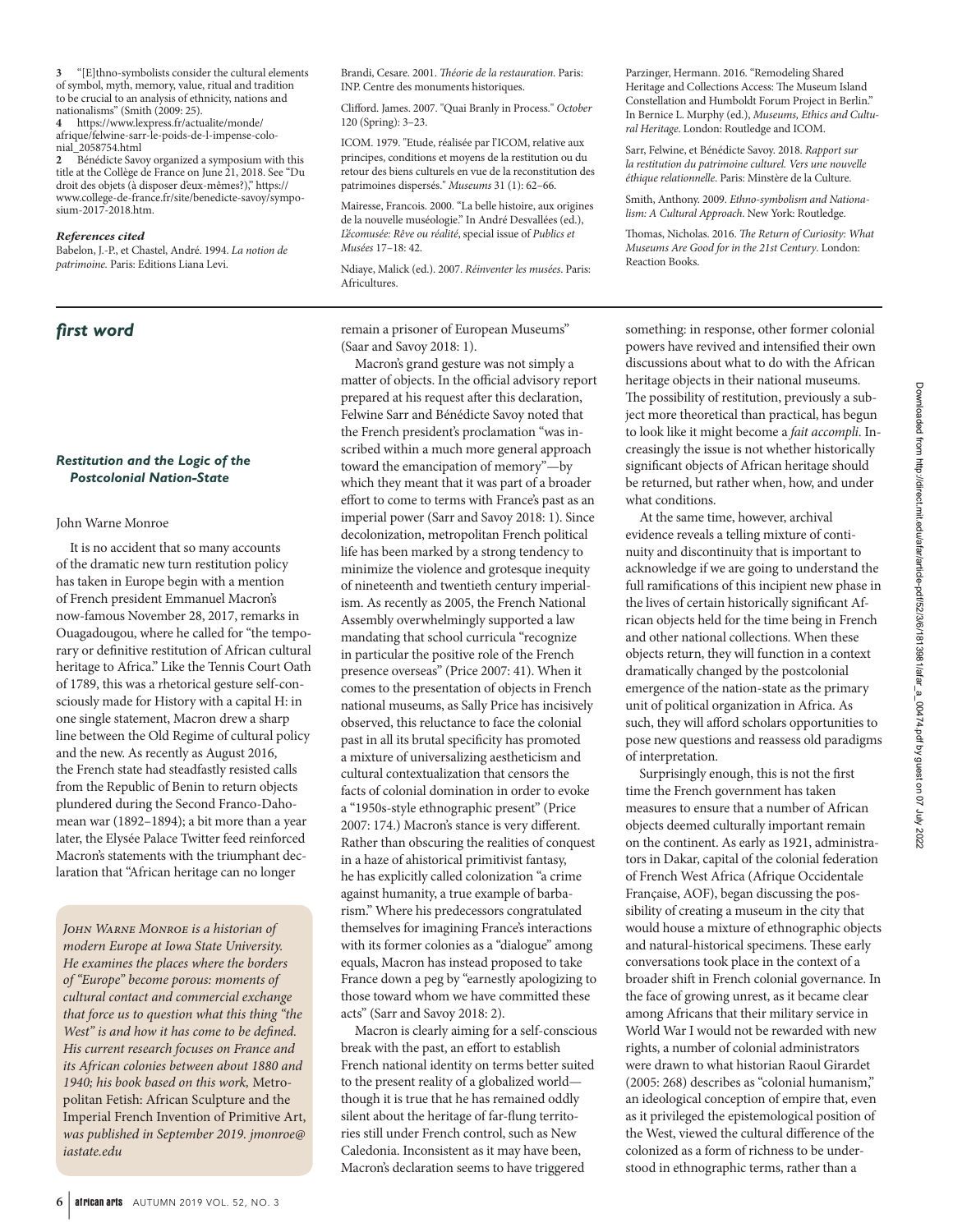"barbarism" to be eradicated. As Gary Wilder has argued, this ideology exerted a strong influence on colonial governance in interwar AOF, where it took the form of an administrative policy that sought to extend aspects of the emergent European welfare state to the federation with the intention of promoting economic development while simultaneously maintaining social stability. Although assertions of potential—if always deferred—equality played an important ideological role in this context, the goal was not to make colonized Africans full-fledged citizens, but instead to manage them with a paternalistic regime based on "an ethnological understanding of indigenous society as a distinct, organic, and dynamic totality" (Wilder 2005: 76). This approach, Wilder shows, was most influentially formulated by Albert Sarraut during his first stint as Minister of Colonies, from 1920 to 1924, when he urged a new focus on what he called *la mise en valeur*—the development—of French overseas possessions. The proposed museum in Dakar made perfect sense as part of this program: The institution would provide both a clearinghouse for "local knowledge" about the various populations under French control, and galleries of objects that could serve to construct and reify the cultural differences among them.

It is an expensive business, however, to build institutions, and the informal discussions of 1921 foundered on the shoals of economic reality. The first official report outlining the proposed structure of the Dakar museum did not appear until 1933. That document, written by Albert Charton, inspector general of education for the federation, is a revealing testament to the continuing power of colonial humanism among AOF's administrators. Charton's case for the museum emphasized its value to the local population, especially to the elites on whose collaboration the colonial government depended:

We have taken charge of the future and the interests of the native populations of West Africa. We must not overlook anything that concerns them: reviving their past, showing the products of their industry, studying their customs, bearing witness to their level of civilization are not only scientific tasks, but political necessities, occasions for understanding, demonstrations of sympathy. Knowledge of native life in its variety and originality is part of our colonial culture.

The museum, Charton continued, would be particularly important to "educated natives," who would see its displays as a demonstration of "the extent of France's interest in the people she protects." He also stressed the importance of including a special section devoted to "works of native art with an indisputable artistic value and character. (Wood sculptures, bronzes and ivories, rugs and embroideries, etc.)" This attention to preserving and displaying "precious" objects, Charton argued, served an essential function in the protection of heritage:

Colonization has provoked a rapid evolution of native society; it is unacceptable to allow native works that embody a whole era of humanity to perish without making an effort to collect and conserve them.<sup>1</sup>

Despite this grand rhetoric, from 1933 to 1936, there was no progress at all toward the creation of a museum in Dakar. Then, on July 21, 1936, Governor-General Brévié wrote to the Ministry of Colonies in Paris expressing his desire to establish a museum and archive service "as soon as possible," despite the project's having been "delayed by financial circumstances that you know all too well."2 On August 19, Brévié advanced the project further by ordering the creation of the Institut Français d'Afrique Noire (IFAN) in Dakar  $($ Adedze 2002: 50 $).$ <sup>3</sup> It was an organization with a sweeping mandate: to coordinate scientific and ethnographic research across the federation, publish an academic journal, and manage a combined museum, library, and historical archive to be housed in the Hôtel de la Circonscription, a large building that had formerly served as the residence of the head of the city's administrative district. Brévié also ordered that funds be made available to each of the federation's colonial governors for the purchase of objects for the museum.

Of course, this seemingly altruistic endeavor had dark undercurrents of paternalism and coercion. Most obviously, it was French colonial administrators, not Africans themselves, who would determine what heritage merited conservation. More subtly, there was the issue of acquiring objects by purchase. When Charton wrote his June 1933 report, the Musée d'Ethnographie du Trocadéro in Paris had already begun sending out a pamphlet encouraging colonial administrators to "gather" [*recueillir*] and document objects for its collections (Anon. [Leiris] 1931). The first of what would eventually be forty collection-building expeditions in Africa funded by that museum, the famous 1931 Mission Dakar-Djibouti, had also already sent numerous objects back to France. The mode of collection Charton proposed, in turn, was modeled after the one the Dakar-Djibouti expedition had used: cash payment. Charton suggested that when it came to building the collection of his projected museum, "it would doubtless be impolitic to pursue a strategy of requisitioning; if they receive money, the natives who yield these pieces to the museum could be considered to have no further claim to them [*seraient ainsi désintéressés*]."4 *L'Afrique fantôme*, Michel Leiris's classic first-person account of the Mission Dakar-Djibouti, gives a clear sense of how little consent could be involved in these transactions when the item "up for sale" was of fundamental spiritual importance to the

African community in which it resided. At the climax of Leiris's famous, searing account of the taking of a *boli* figure from the village of Dyabougou, for instance, he and his colleague Eric Lutten gave the local chief 20 francs in exchange for the object. The chief handed back the money, but the two Frenchmen refused to accept it (Leiris 1996: 195).

Ironically, the growing tendency of European visitors to buy objects from Africans is what seems to have generated the political will necessary to make Charton's plan a reality three years after he proposed it. Correspondence scattered across archives in Paris, Aix-en-Provence, and Dakar provides some evidence to explain this sudden overcoming of administrative inertia. The problem, it turns out, was that several important figures in the colonial administration had become distressed by the number of old and valuable heritage objects leaving AOF in private hands. The first sign of trouble was a report ethnologist and former colonial administrator Henri Labouret submitted to the Musée d'Ethnographie du Trocadéro after a collecting mission to Côte d'Ivoire in 1936. Though he had managed to obtain "more than 2000 interesting objects" for the French national museums, he had found "worthwhile old pieces" to be surprisingly scarce. This situation, he said, was a consequence of "the shameless traffic" in African objects being conducted by Europeans eager to supply the burgeoning Western art market. "If this commercial action continues," he warned, "soon the only objects on the Guinea Coast will be pieces specially made for Europeans with no value of their own."<sup>5</sup> By 1938, this concern had spread all the way to the Ministry of Colonies in Paris. In a strongly worded letter, the minister himself, Jacques Mandel, urged the governor general of AOF to protect "the local artistic heritage [*patrimoine*]" from the activities of private collectors.<sup>6</sup>

Despite these concerns, financial resources for the museum remained slow to materialize. Shortly after establishing IFAN, Brévié was swept from office by the triumph of the Popular Front government in France. His replacement as governor-general, Marcel de Coppet, did not share the same budgetary priorities. In his view, the Hôtel de la Circonscription was more valuable as a residence for high administrators than as a museum, so he only consented to give half the building to IFAN and made no provision for any public galleries. Coppet's administration ended with the Popular Front in 1938, but the effort to create a museum remained stalled. Mandel's desire to protect African heritage faded into the background in the face of impending war with Germany. The Hôtel de la Circonscription was converted to a hospital in the lead-up to the Battle of Dakar in 1940, and the IFAN museum did not begin officially registering objects until 1941.